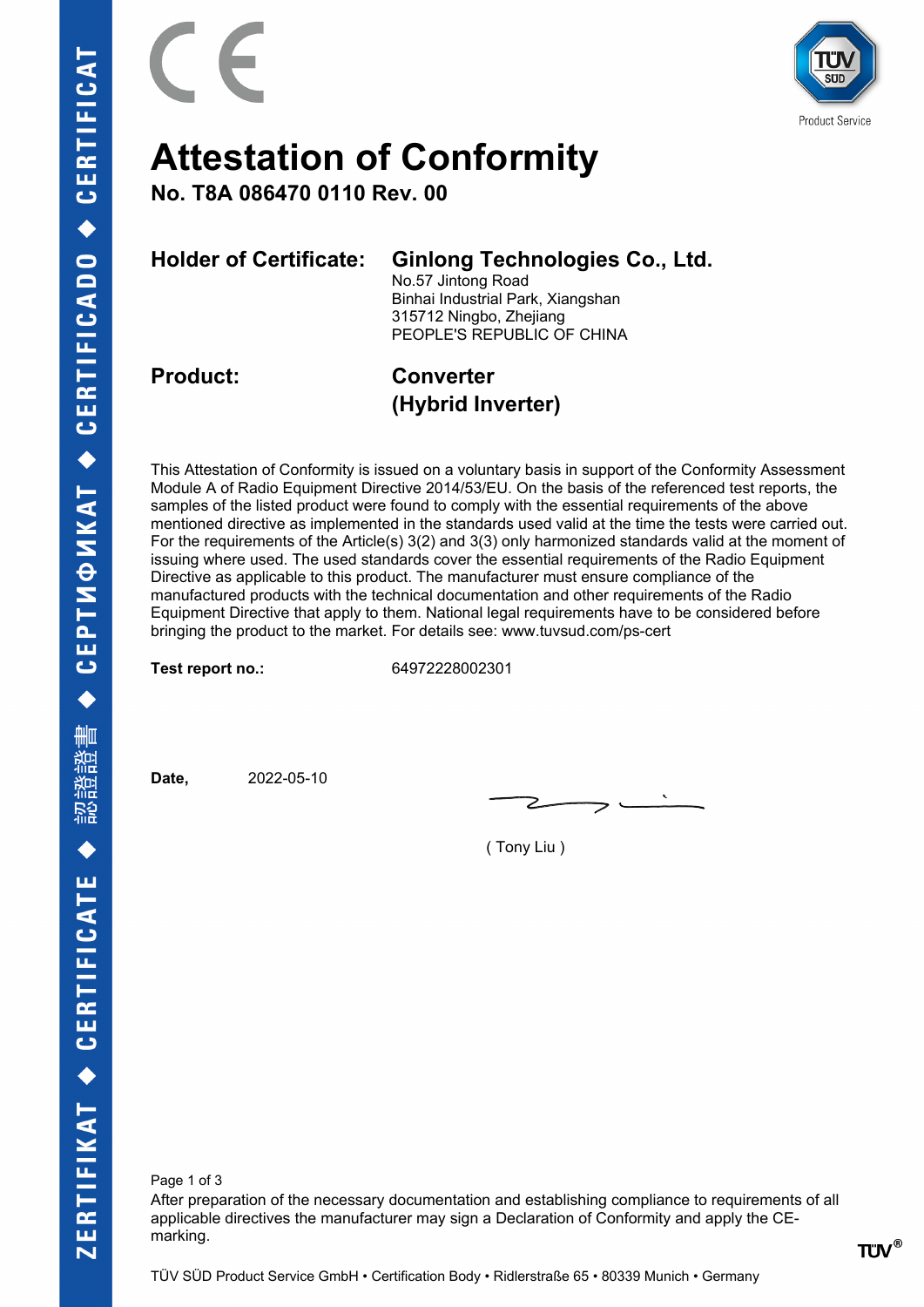



### **Attestation of Conformity**

**No. T8A 086470 0110 Rev. 00**

 $\epsilon$ 

**Model(s): S5-EH1P3K-L-UN, S5-EH1P3K-L-UN-EX, S5-EH1P3.6K-L-UN, S5-EH1P3.6K-L-UN-EX, S5-EH1P4.6K-L-UN, S5-EH1P4.6K-L-UN-EX, S5-EH1P5K-L-UN, S5-EH1P5K-L-UN-EX, S5-EH1P6K-L-UN, S5-EH1P6K-L-UN-EX**

#### **Parameters:**

| PV inputs:                 |                                                                                                    |  |
|----------------------------|----------------------------------------------------------------------------------------------------|--|
| Max. input voltage         | d.c. 600V                                                                                          |  |
| MPP voltage range          | d.c. 90-520V                                                                                       |  |
| Max. input current         | d.c. 2x15A                                                                                         |  |
| Isc PV (absolute maximum)  | d.c. 2x22.5A                                                                                       |  |
| <b>Battery</b>             |                                                                                                    |  |
| <b>Battery type</b>        | Li-ion                                                                                             |  |
| Battery voltage range      | d.c. 42-58V                                                                                        |  |
| Max. charge/discharge      | d.c. 62.5A/62.5A (S5-EH1P3K-L-UN, S5-EH1P3K-L-UN-EX,                                               |  |
| current                    | S5-EH1P3.6K-L-UN, S5-EH1P3.6K-L-UN-EX),                                                            |  |
|                            | 100A/100A (S5-EH1P4.6K-L-UN, S5-EH1P4.6K-L-UN-EX,                                                  |  |
|                            | S5-EH1P5K-L-UN, S5-EH1P5K-L-UN-EX, S5-EH1P6K-L-UN, S5-                                             |  |
|                            | EH1P6K-L-UN-EX)                                                                                    |  |
| AC-output (grid side)      |                                                                                                    |  |
| Rated output voltage       | a.c. 230V                                                                                          |  |
| Rated output frequency     | 50/60 Hz                                                                                           |  |
| Rated output power         | 3000W (S5-EH1P3K-L-UN, S5-EH1P3K-L-UN-EX),<br>3600W (S5-EH1P3.6K-L-UN, S5-EH1P3.6K-L-UN-EX),       |  |
|                            | 4600W (S5-EH1P4.6K-L-UN, S5-EH1P4.6K-L-UN-EX),                                                     |  |
|                            | 5000W (S5-EH1P5K-L-UN, S5-EH1P5K-L-UN-EX),                                                         |  |
|                            | 6000W (S5-EH1P6K-L-UN, S5-EH1P6K-L-UN-EX)                                                          |  |
| Max. apparent output power | 3300VA (S5-EH1P3K-L-UN, S5-EH1P3K-L-UN-EX),                                                        |  |
|                            | 4000VA (S5-EH1P3.6K-L-UN, S5-EH1P3.6K-L-UN-EX),                                                    |  |
|                            | 4600VA (S5-EH1P4.6K-L-UN, S5-EH1P4.6K-L-UN-EX),                                                    |  |
|                            | 5500VA (S5-EH1P5K-L-UN, S5-EH1P5K-L-UN-EX),                                                        |  |
|                            | 6000VA (S5-EH1P6K-L-UN, S5-EH1P6K-L-UN-EX)                                                         |  |
| Max. output current:       | a.c. 15.0A (S5-EH1P3K-L-UN, S5-EH1P3K-L-UN-EX),                                                    |  |
|                            | a.c. 18.2A (S5-EH1P3.6K-L-UN, S5-EH1P3.6K-L-UN-EX),                                                |  |
|                            | a.c. 21A (S5-EH1P4.6K-L-UN, S5-EH1P4.6K-L-UN-EX),<br>a.c. 25A (S5-EH1P5K-L-UN, S5-EH1P5K-L-UN-EX), |  |
|                            | a.c. 27.3A (S5-EH1P6K-L-UN, S5-EH1P6K-L-UN-EX)                                                     |  |
| Displacement factor:       | $-0.81+0.8$                                                                                        |  |
| AC-output (back-up)        |                                                                                                    |  |
| Rated output voltage       | a.c. 230V                                                                                          |  |
| Rated output frequency     | 50Hz                                                                                               |  |
| Rated output power         | 3000W (S5-EH1P3K-L-UN, S5-EH1P3K-L-UN-EX),                                                         |  |
|                            | 3600W (S5-EH1P3.6K-L-UN, S5-EH1P3.6K-L-UN-EX),                                                     |  |
|                            | 5000W (S5-EH1P4.6K-L-UN, S5-EH1P4.6K-L-UN-EX, S5-EH1P5K-L-                                         |  |
|                            | UN, S5-EH1P5K-L-UN-EX, S5-EH1P6K-L-UN, S5-EH1P6K-L-UN-                                             |  |
|                            | $EX$ ),                                                                                            |  |
| Rated output current       | a.c. 13.1A (S5-EH1P3K-L-UN, S5-EH1P3K-L-UN-EX),                                                    |  |
|                            | a.c. 15.7A (S5-EH1P3.6K-L-UN, S5-EH1P3.6K-L-UN-EX),                                                |  |

#### Page 2 of 3

After preparation of the necessary documentation and establishing compliance to requirements of all applicable directives the manufacturer may sign a Declaration of Conformity and apply the CEmarking.